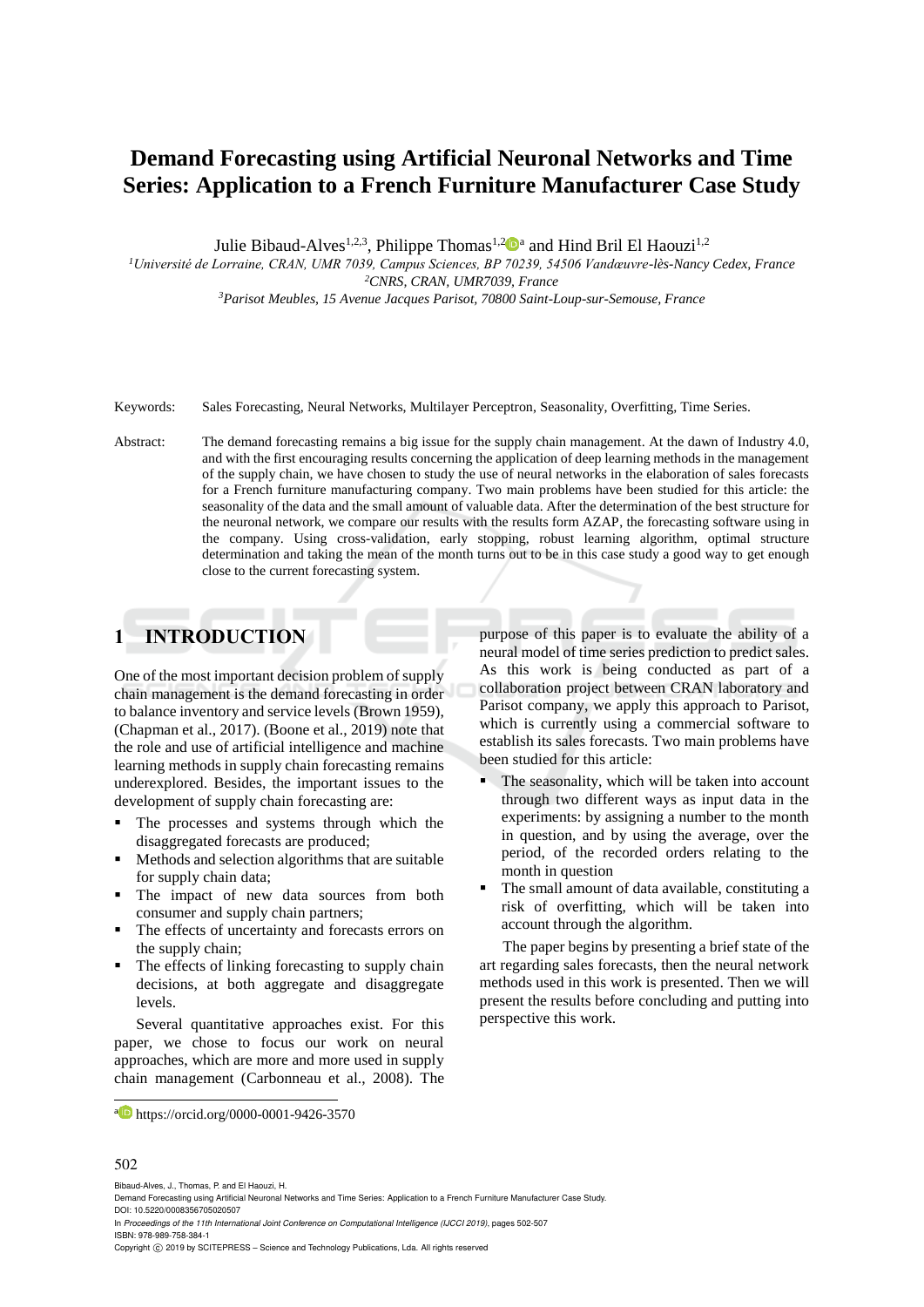## **2 SALES FORECASTING**

In classical forecasting techniques, it is first of all a question of straightening the series in order to eliminate the "accidental" variations whose origin is known. Next, we must determine the typology of the time series. Only after, comes the stage of the selection of forecast techniques adapted to the problems.

Complex time series can be broken down into three components (Chatfield 1996), (Nelson 1973):

- A trend component
- A cyclical component (seasonal) which can itself know a temporal evolution
- A random component (disturbance) Concerning forecasting techniques, (Giard 2003) proposes the following classification, Figure 1:
- Explanatory models (called exogenous): the forecast is based on values taken by variables other than those we are trying to predict.
- Autoprojective models (called endogenous): the future is simply deduced from the past. We can refer to (Kendall 1976), (Kendall and Stuart 1976).



Figure 1: Forecasting techniques classification.

The choice of the technique must minimize the cost of forecasting for a given level of precision, taking into account the type of time series, and the purpose, depending on whether the forecast will be used in the short or long term.

As part of Industry 4.0, the  $4<sup>th</sup>$  Industrial Revolution centred on the data valorisation, researchers are turning to approaches based on artificial intelligence and new technologies increasingly accessible to businesses (Liu et al., 2013). These new approaches seem to offer overall

better results than traditional methods (Jurczyk et al., 2016).

# **3 MULTILAYER PERCEPTRON**

### **3.1 Structure**

The traditional multilayer neural network consists of only one hidden layer (using a sigmoidal activation function) and one output layer. It is commonly referred to as a multilayer perceptron (MLP) and has been proven to be a universal approximator (Cybenko 1989), (Funahashi 1989). Its structure is given by:

$$
\hat{y} = g_o \left( \sum_{h=1}^{n_o} w_h^2 \cdot g_h \left( \sum_{i=1}^{n_i} w_{hi}^1 \cdot x_i + b_h^1 \right) + b \right)
$$
 (1)

where  $x_i$  are the  $n_i$  inputs,  $w_{hi}^1$  are connecting weights between input and hidden layers,  $b_h^1$  are the hidden neurons biases, *gh*(.) is the activation function of the hidden neurons (hyperbolic tangent),  $w_h^2$  are connecting weights between hidden and output layers, *b* is the bias of the output neuron, *go*(.) is the activation function of the output neuron, and  $\hat{y}$  is the network output. The considered problem is a regression one. The  $g<sub>o</sub>(.)$  is a linear activation function.

Learning of a MLP is performed by using a local minimum search. Therefore, the model accuracy depends of the choice of the initial parameter set. The one used here is a modification of the Nguyen and Widrow (NW) algorithm (Nguyen and Widrow 1990). It allows a random initialization of weights and biases, combined with an optimal placement in the input space (Demuth and Beale 1994)

This type of MLP has been extensively used in a broad range of problems including classification, function approximation, regression, or times-series forecasting.

The considered problem here is a sales forecasting problem which can be viewed as a special case of times-series forecasting including consideration of seasonality.

Moreover, this problem must be solved by using small datasets which can lead to overfitting problem.

#### **3.2 The Seasonality Problem**

Seasonality is an aspect of the data that makes the prediction task difficult. (Zhang and Qi 2005) studie the effectiveness of seasonal series pre-treatments on the performance of multilayer perceptron. They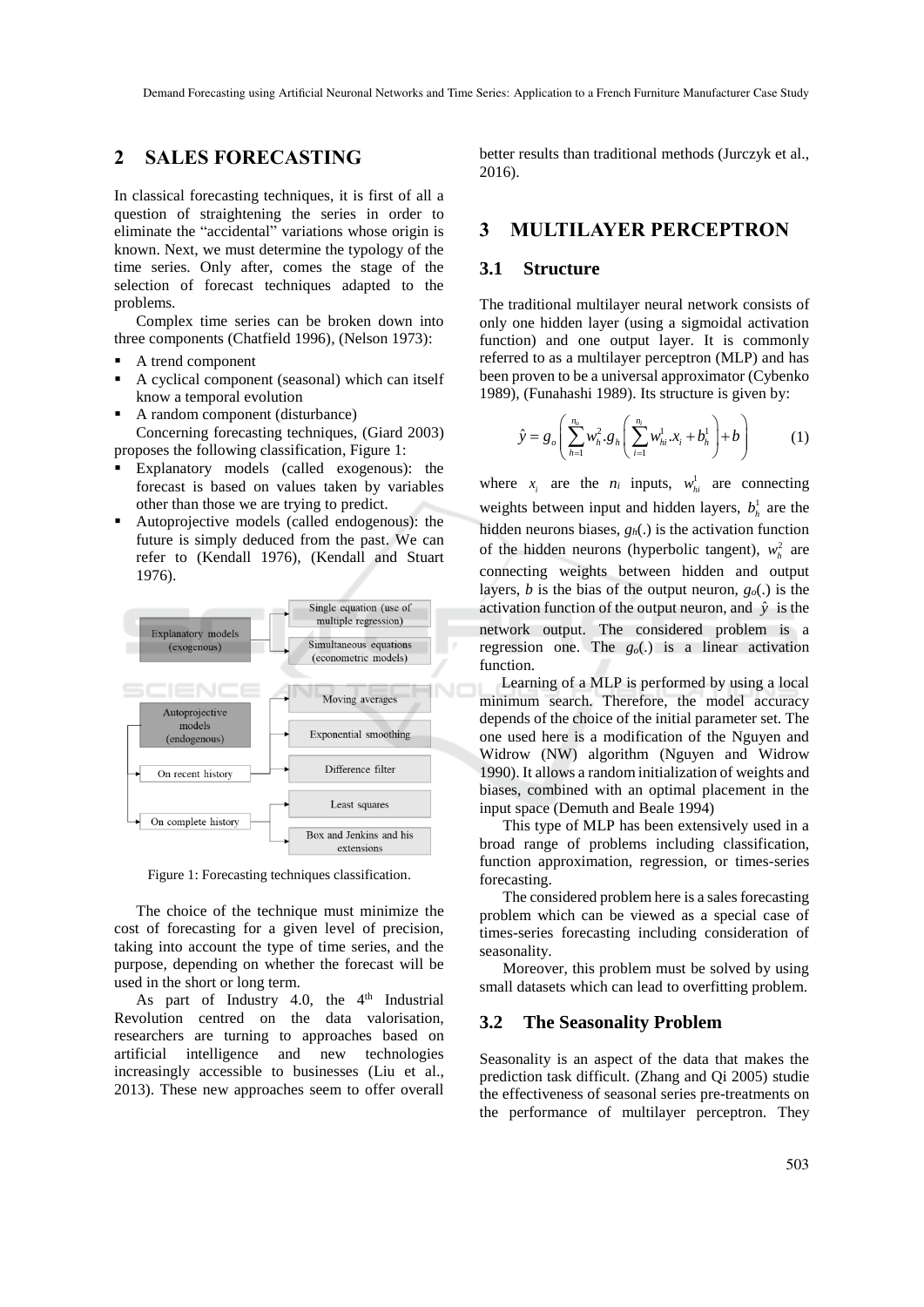conclude that even with pre-processing, their performance remains limited.

To take into account the phenomenon of seasonality, we propose to test and compare two approaches using the dataset of the company (here AZAP FORECAST and HISTORICAL ORDERS, used in the columns CDES 1 to 3 in the following paper):

- We replace the month with a number, Table 1, which is varied (as example, in a first approach, January is assigned the value 1, February 2…, in a second step, January is assigned the value 12, February 1…), Table 2 ;
- We add the average value of sales for the chosen month considering the whole dataset (for January is 34586, for February is 33154, etc.), Table 3.

Table 1: Construction of the input file considering the number of the month.

| AZAP<br><b>FORECASTS</b> | HISTORICAL CDES-CDES-CDES-<br><b>ORDERS</b> |          | 2                    | 3                    | <b>MONTH</b>                   | <b>MONTH</b><br><b>NUMBER</b> |
|--------------------------|---------------------------------------------|----------|----------------------|----------------------|--------------------------------|-------------------------------|
| 55 805                   | 46 592                                      | $\Omega$ | $\Omega$             | $\Omega$             | January                        |                               |
| 45 573                   | 29 820                                      | 46 592   | $\Omega$             | $\Omega$             | February                       | $\overline{2}$                |
| 41 987                   | 37 487                                      |          | 29 820 46 592        | $\Omega$             | March                          | 3                             |
| 46 950                   | 35 861                                      | 37487    |                      | 29 820 46 592        | April                          | $\overline{4}$                |
| 39 270                   | 18772                                       |          | 35 861 37 487        | 29 820               | Ami                            | $\overline{5}$                |
| 51 663                   | 43712                                       |          | 18 772 35 861 37 487 |                      | June                           | 6                             |
| 47088                    | 33 106                                      |          | 43 712 18 772 35 861 |                      | July                           | $\overline{7}$                |
| 33 124                   | 24 074                                      |          |                      | 33 106 43 712 18 772 | August                         | 8                             |
| 27 542                   | 25 832                                      |          |                      |                      | 24 074 33 106 43 712 September | 9                             |
| 30 5 20                  | 31 578                                      |          |                      |                      | 25 832 24 074 33 106 October   | 10                            |
| 23 5 29                  | 22 093                                      |          |                      |                      | 31 578 25 832 24 074 November  | 11                            |
| 47 602                   | 41 048                                      |          |                      |                      | 22 093 31 578 25 832 December  | 12                            |
| 45 186                   | 31821                                       |          |                      | 41 048 22 093 31 578 | January                        | 1                             |
| 45 572                   | 38 660                                      |          |                      |                      | 31 821 41 048 22 093 February  | $\overline{2}$                |

Table 2: Principle of shift of the number of the month.

| HISTORICAL CDES-CDES-CDES-<br><b>ORDERS</b> |          | $\overline{2}$       | 3                    | <b>MONTH</b><br><b>NUMBER</b><br>January1 | <b>MONTH</b><br><b>NUMBER</b><br>January <sub>2</sub> | <b>MONTH</b><br><b>NUMBER</b><br>January3 |
|---------------------------------------------|----------|----------------------|----------------------|-------------------------------------------|-------------------------------------------------------|-------------------------------------------|
| 46 592                                      | $\theta$ | $\theta$             | $\Omega$             |                                           | 2                                                     | 3                                         |
| 29 820                                      | 46 592   | $\theta$             | $\theta$             | $\overline{2}$                            | 3                                                     | $\overline{4}$                            |
| 37 487                                      |          | 29 820 46 592        | $\theta$             | 3                                         | $\overline{4}$                                        | 5                                         |
| 35 861                                      |          |                      | 37 487 29 820 46 592 | $\overline{4}$                            | 5                                                     | 6                                         |
| 18772                                       |          |                      | 35 861 37 487 29 820 | 5                                         | 6                                                     | $\overline{7}$                            |
| 43712                                       |          |                      | 18 772 35 861 37 487 | 6                                         | $\overline{7}$                                        | 8                                         |
| 33 106                                      |          | 43 712 18 772 35 861 |                      | $\overline{7}$                            | 8                                                     | 9                                         |
| 24 074                                      |          |                      | 33 106 43 712 18 772 | 8                                         | 9                                                     | 10                                        |
| 25 832                                      |          |                      | 24 074 33 106 43 712 | 9                                         | 10                                                    | 11                                        |
| 31 578                                      |          |                      | 25 832 24 074 33 106 | 10                                        | 11                                                    | 12                                        |
| 22 093                                      |          |                      | 31 578 25 832 24 074 | 11                                        | 12                                                    | 1                                         |
| 41 048                                      |          |                      | 22 093 31 578 25 832 | 12                                        | 1                                                     | $\overline{2}$                            |
| 31 821                                      |          |                      | 41 048 22 093 31 578 | 1                                         | $\overline{2}$                                        | 3                                         |
| 38 660                                      |          |                      | 31 821 41 048 22 093 | $\overline{2}$                            | 3                                                     | 4                                         |

#### **3.3 The Overfitting Problem**

One of the main risks encountered in the use of machine learning is the overfitting problem. This problem is related to the fact that the dataset used to learn is generally noisy and generally corrupted by outliers. If the model used includes too many parameters (degrees of freedom), the learning step can lead to learning noise at the expense of learning the underlying system. To avoid this, different approaches may be used individually or in combination.

A classical approach is to perform a cross validation. Different approaches may be used. The considered here is the holdout method consisting by dividing the dataset into learning and validation dataset. This approach allows to detect and avoid this phenomenon by conjunction with the second approach: the early stopping. Early stopping consists to stop the learning when the performance of the model begins to deteriorate on the validation dataset.

The early stopping may be automatized by monitoring some parameters of the learning algorithm used. As example, in the Levenberg-Marquardt algorithm, it is possible to monitor the evolution of the gradient value and/or of the evolution of the parameter  $\lambda$  chosen to ensure the inversion of the Hessian matrix (Levenberg 1944), (Marquardt 1963). The learning algorithm used here is derived from the one proposed by (Norgaard 1995) which includes such mechanisms.

Table 3: Construction of the input file considering the average of the month.

| AZAP<br><b>FORECASTS</b> | <b>HISTORICAL CDES- CDES-</b><br><b>ORDERS</b> |          | 2        | CDES-<br>3       | <b>MONTH</b>     | <b>MONTH</b><br><b>MEAN</b> |
|--------------------------|------------------------------------------------|----------|----------|------------------|------------------|-----------------------------|
| 55 805                   | 46 592                                         | $\Omega$ | 0        | 0                | January          | 34586                       |
| 45 573                   | 29 820                                         | 46 592   | $\Omega$ | $\boldsymbol{0}$ | February         | 33154                       |
| 41 987                   | 37 487                                         | 29 820   | 46 592   | $\Omega$         | March            | 31819                       |
| 46950                    | 35861                                          | 37 487   | 29 820   | 46 592           | April            | 31688                       |
| 39270                    | 18772                                          | 35 861   | 37 487   | 29 820           | Ami              | 24800                       |
| 51663                    | 43712                                          | 18772    | 35 861   | 37 487           | June             | 33862                       |
| 47088                    | 33106                                          | 43712    | 18772    | 35 861           | July             | 31975                       |
| 33124                    | 24074                                          | 33 106   | 43712    | 18772            | August           | 28447                       |
| 27542                    | 25832                                          | 24 074   | 33 106   |                  | 43 712 September | 30370                       |
| 30520                    | 31578                                          | 25 832   | 24 074   | 33 106           | October          | 39067                       |
| 23529                    | 22093                                          | 31 578   | 25 832   | 24 074           | November         | 29261                       |
| 47602                    | 41048                                          | 22 093   | 31 578   | 25 832           | December         | 37296                       |
| 45186                    | 31821                                          | 41 048   | 22 093   | 31 578           | January          | 34586                       |
| 45572                    | 38660                                          | 31 821   | 41 048   | 22 093           | February         | 33154                       |

The overfitting is directly related to the inclusion of useless parameters in the model. Another approach to avoid this problem is to determine the optimal structure of the model. This may be done by using constructive approach (Kwok and Yeung 1997) or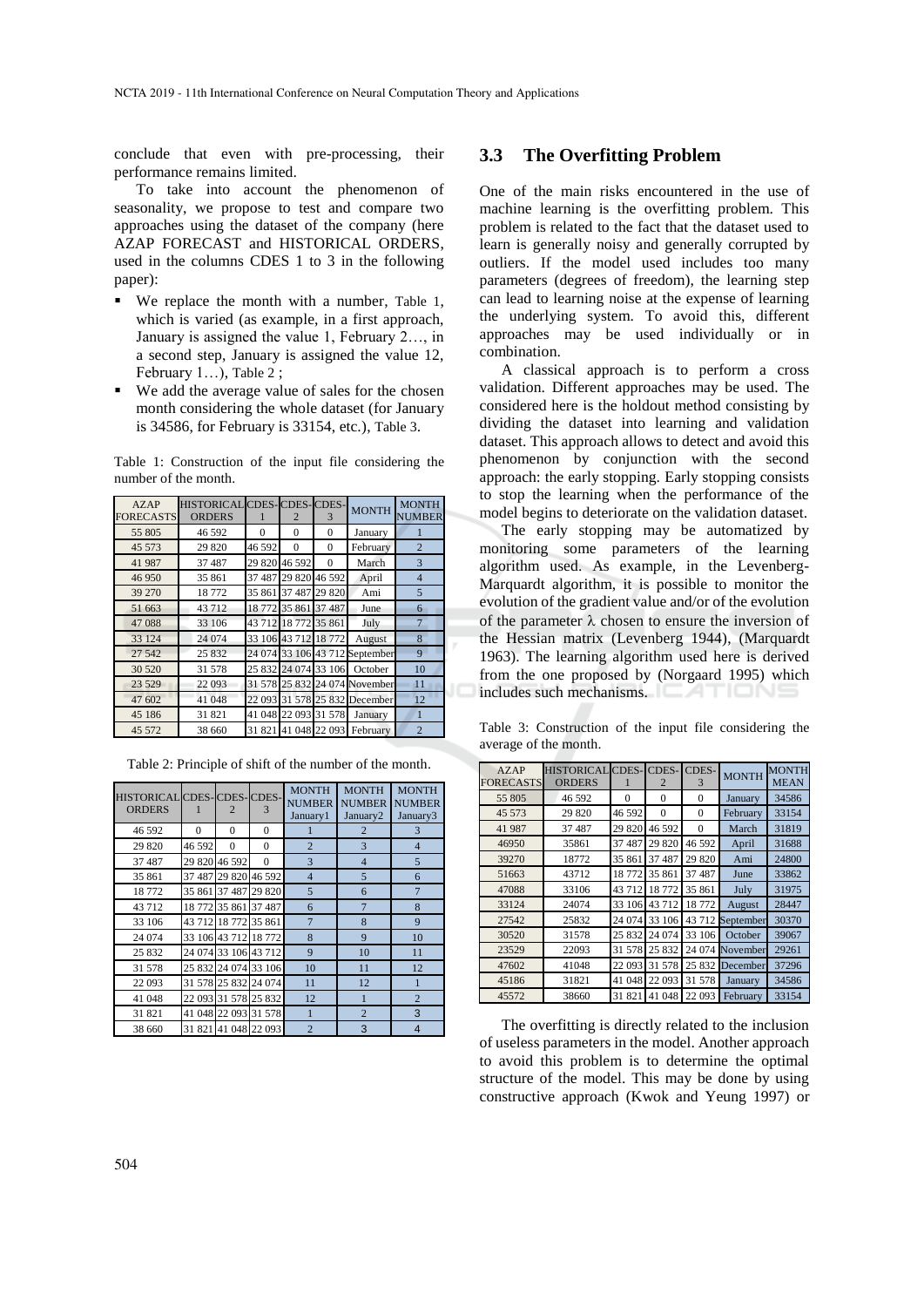pruning procedure (Thomas and Suhner 2015). Another approach is to use trial and error approach to determine the optimal structure of this model. This is this last approach which is used here because it is the simplest.

The last approach to limit the overfitting problem is to include a regularization effect in the learning algorithm. This effect may be obtained by adding a weight decay term to the criterion to minimize in the learning algorithm (Norgaard 1995). Another approach is to use a robust criterion to minimize in the learning algorithm (Thomas et al., 1999). This is this second approach which is used here.

So, to conclude, to avoid the overfitting risk, the optimal structure is obtained by using trial and error approach. A cross-validation is performed, and an automatic early stopping is performed. Last, a robust criterion is included in the learning algorithm.

# **4 APPLICATION AND EXPERIMENTAL RESULTS**

### **4.1 Industrial Context**

This paper is a case study, based on the data from Parisot – Saint Loup's Unit. It's an octogenarian French furniture industry. It sells furniture kits made of particle board in France and around the world. The catalog consists of furniture for bedroom, living room, kitchen, bathroom, in single package or multi package.

This company has had to face in recent years many changes. Sudden adaptations have not necessarily been optimal and have led to bad longterm practices. These bad practices now prevent the company from remaining competitive.

Today, the forecasts are made using AZAP<sup>1</sup>.

AZAP is a publisher of a software suite that assists with optimum Supply Chain management. It covers the management functions of sales forecasting and demand management, industrial planning and inventory level optimization of companies looking to significantly cut costs, optimise stock management and improve customer service promptly.

The need of the company is to improve the sales forecasting function without the need of encapsulated business logic. Thus, the ML (Machine Learning) could be a good candidate.

#### **4.2 Dataset**

We used the summary file of final forecasts and orders recorded by large groups of customers. The data are monthly recorded from 2012 to 2018, constituting 81 values (named HISTORICAL ORDERS in the next tables), which is a small dataset. We chose to separate the series into two datasets, one for learning and one for validation. The chosen method is that of 80/20 randomly. So, the learning dataset includes 62 patterns when the validation one includes 16 patterns. The dataset is normalized before to perform the learning:

$$
x_{norm} = \frac{x - \min_{x}}{\max_{x} - \min_{x}} \tag{2}
$$

where  $\min_{x}$  is the minimum and  $\max_{x}$  is the maximum of the variable x.

In order to compare the results between them, we use the root mean square error value (RMSE):

RMSE = 
$$
\sqrt{\frac{1}{N} \sum_{n=1}^{N} (y(n) - \hat{y}(n))^2}
$$
 (3)

Where *N* is the size of the dataset,  $y(n)$  is the n<sup>th</sup> target, and  $\hat{y}(n)$  its estimation.

### **4.3 Structure Determination using a Trial / Error Approach**

The first step in this study was to determine the structure of the neural network.

In times-series forecasting, the prediction of the output (here HISTORICAL ORDERS) is performed by using past data of orders. The first step is to determine the time window. To do that, we varied the number of inputs considering the data about the orders, as shown by Table 4. This amounts to varying the number of delayed data to be taken into account in relation to the value considered (here CDES 1, CDES 2 and CDES 3).

Table 4: Construction of delayed data to be taken into account as inputs.

| <b>AZAP</b><br><b>FORECASTS</b> | HISTORICAL<br><b>ORDERS</b> | CDES-1 | CDES-2  | CDES-3 |
|---------------------------------|-----------------------------|--------|---------|--------|
| 55 805                          | 46 592                      |        |         |        |
| 45 573                          | 29 8 20                     | 46 592 |         |        |
| 41 987                          | 37 487                      | 29 820 | 46 592  |        |
| 46 950                          | 35 861                      | 37 487 | 29 8 20 | 46 592 |
| 39 270                          | 18772                       | 35 861 | 37 487  | 29 820 |
| 51 663                          | 43712                       | 18772  | 35 861  | 37 487 |

 $\overline{a}$ 

<sup>1</sup> http://www.azap.net/en/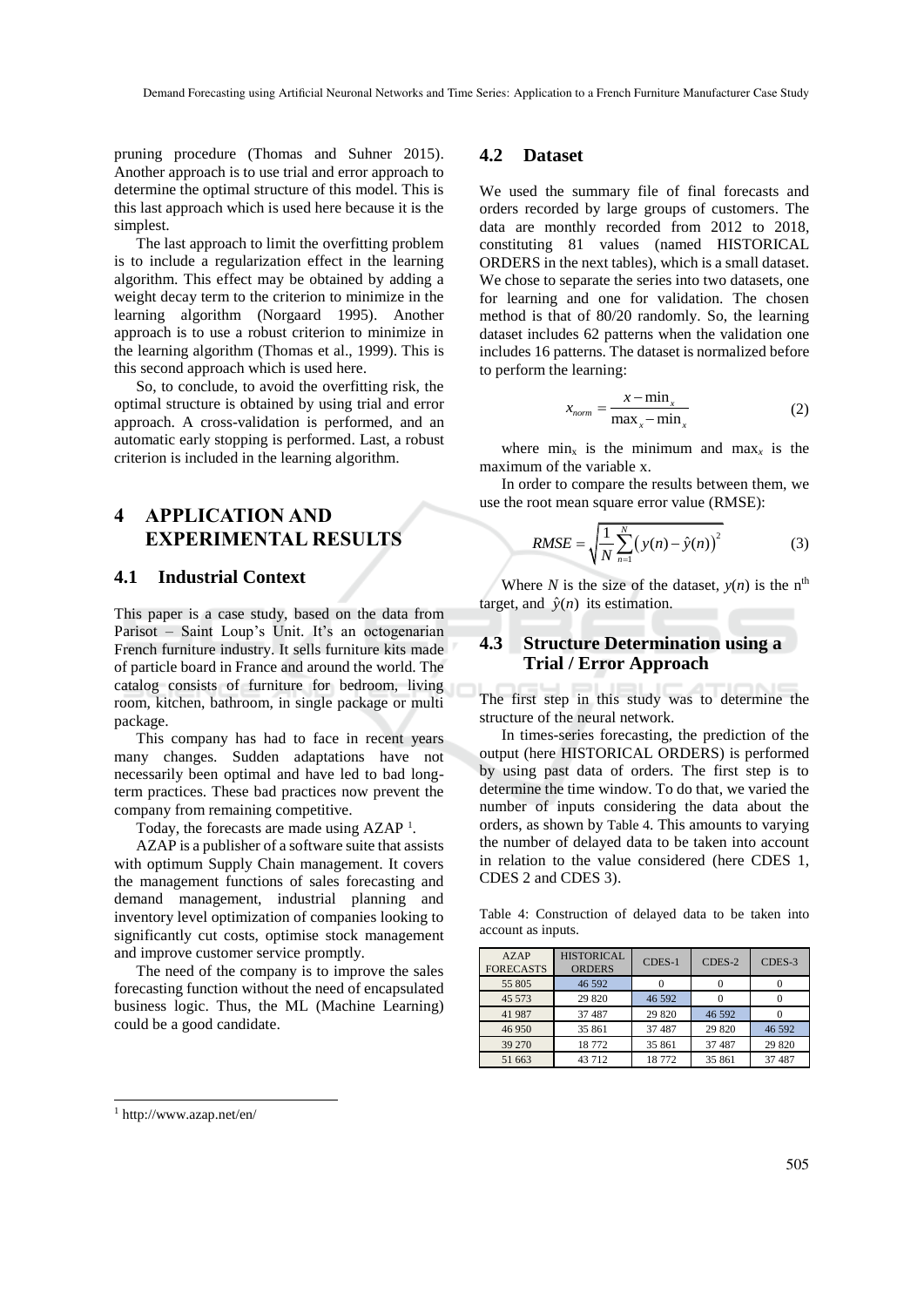We varied the frame size from 3 to 6, and, to avoid the problem of local minimum search, this task is performed hundred times and the best result is kept. The number of hidden neurons is tuned to 4. Table 5 presents the best RMSE obtained on the validation data set in function of the number of delayed inputs. This RMSE is calculated with normalized dataset. These results show that using a time window of size 3 is enough to learn the problem. Including more delayed inputs tends to degrade the accuracy of the model on the validation dataset (overfitting). So, in the sequel, the time window is tuned to 3.

Table 5: Results of the determination of the time window.

| The number of delayed data |        |        |        |        |
|----------------------------|--------|--------|--------|--------|
| <b>RMSE</b>                | 0.0365 | 0.0511 | 0.0412 | 0.0585 |

In a second step, the optimal number of hidden neurons is expected, we varied its number from 3 to 6. As for the determination of the number of delayed inputs to use, to avoid the local search minimum problem, ten learning has been performed on ten different initial sets of parameters and the best result is kept. Table 6 presents the RMSE obtained on the validation dataset (normalized) when the number of hidden nodes varies. These results show that the variation of this number has no significant impact on the accuracy of the model. So, the number of hidden neurons is set to 3.

Table 6: Results of the determination of the number of the hidden neurons.

| The number of hidden neurons |        |        |       |  |
|------------------------------|--------|--------|-------|--|
| RMSE                         | 0.0366 | 0.0377 | .0369 |  |

For all following experiments, the structure of the MLP includes:

- The small amount of data available, which constitutes a risk of over-learning
- 4 inputs: the time window of 3 historical values and an input related to the month: the number or the mean of orders to the month considered.
- 3 hidden neurons.

#### **4.5 Comparison**

In a first step, the seasonality is considered by associating each month to a real value (Table 2 ). This approach presents the drawback to introduce an important gap between two consecutive months. As example, by associating 1 to January, 2 to February…, the transition from December to January induces a jump from 12 to 1. To evaluate the impact of this jump on the accuracy of the model, a permutation of these association is performed (in a first experiment, January is associated to 1, in a second it is associated to 2...). As for the determination of the structure, 10 learning has been performed with 10 initial set of parameters for each experiment in order to avoid the local minimum search problem.

Table 7 presents the RMSE obtained on the validation dataset for these 12 experiments. In order to compare these results with those obtained with AZAP, this RMSE is calculated on non-normalized dataset.

These results show that the position of the jump in the year has an important impact on the results. As example, when it is situated between January and February (line NN FORECASTS January12) the accuracy is 27% worse than that it is situated between May and June (line NN FORECASTS January8).

We can see that NN forecasts with some sequences (January3, January 4 and January 8) are slightly better than the AZAP forecasts.

| <b>CONSIDERED EXPERIMENT</b>  | <b>RMSE</b> |
|-------------------------------|-------------|
| <b>AZAP FORECASTS</b>         | 5882        |
| NN FORECASTS January1         | 7071        |
| NN FORECASTS January2         | 6189        |
| <b>NN FORECASTS January3</b>  | 5814        |
| <b>NN FORECASTS January 4</b> | 5882        |
| <b>NN FORECASTS January5</b>  | 6332        |
| NN FORECASTS January6         | 6870        |
| NN FORECASTS January7         | 6678        |
| NN FORECASTS January8         | 5753        |
| NN FORECASTS January9         | 6140        |
| NN FORECASTS January10        | 6050        |
| NN FORECASTS January11        | 6213        |
| NN FORECASTS January12        | 7287        |

Table 7: Results considering the variation of the month number.

The second approach to consider the seasonality, is to associate to each month the average sales for the considered month (Table 3). Table 8 presents the RMSE obtained on the validation dataset with this strategy and compares the obtained results with those obtained with AZAP and with the best model using the preceding strategy. These results show that the using of the average sales for the considered month improves the accuracy of the model comparatively to the two others. The improvement is of 5.5% comparatively to the preceding approach and up to 8% comparatively to AZAP. This can be explained by the fact that this approach gives a richer information.